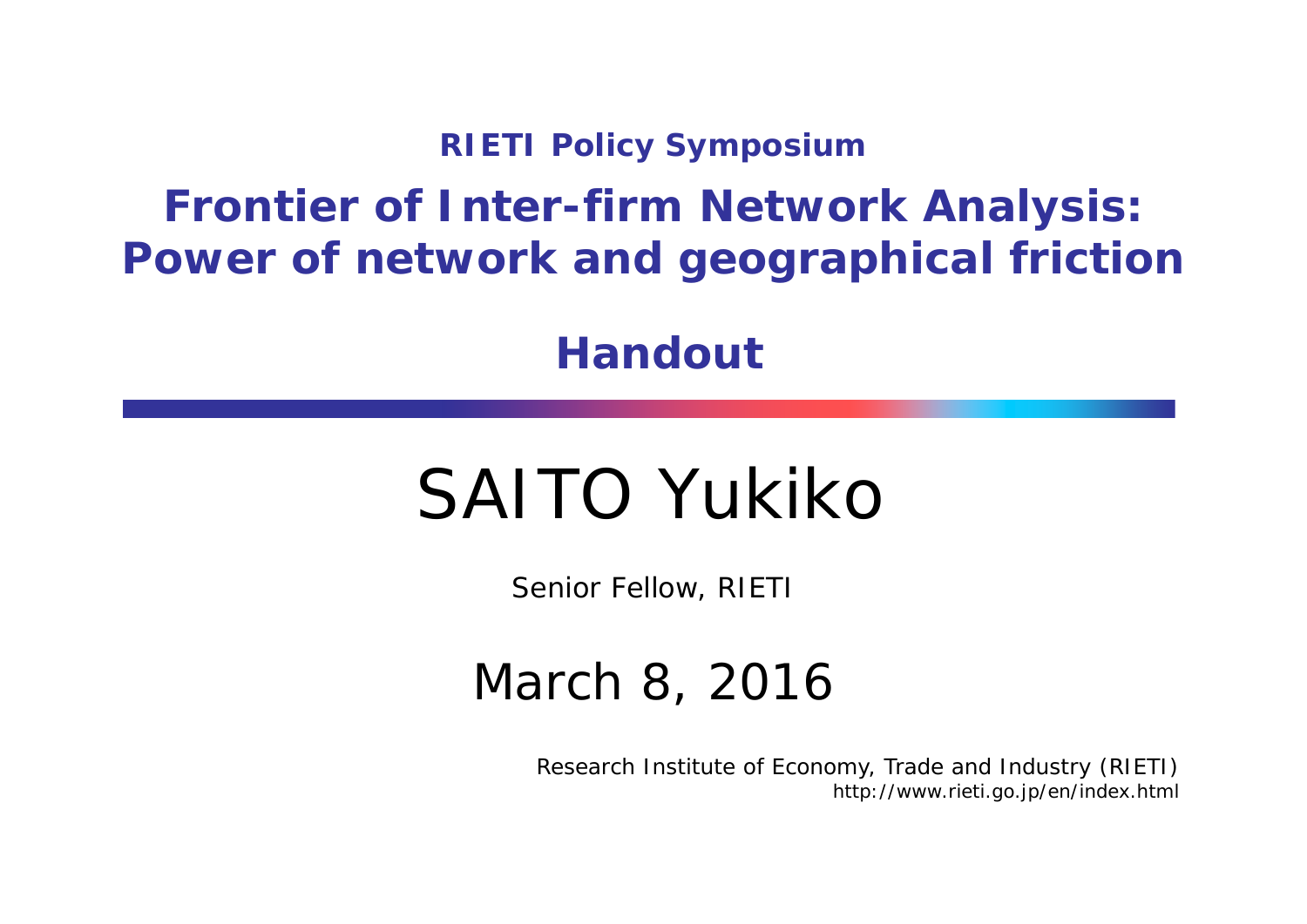# パネルディスカッション Introduction to Panel

#### RIETI 上席研究員 齊藤有希子 Senior Fellow, RIETI Yukiko Saito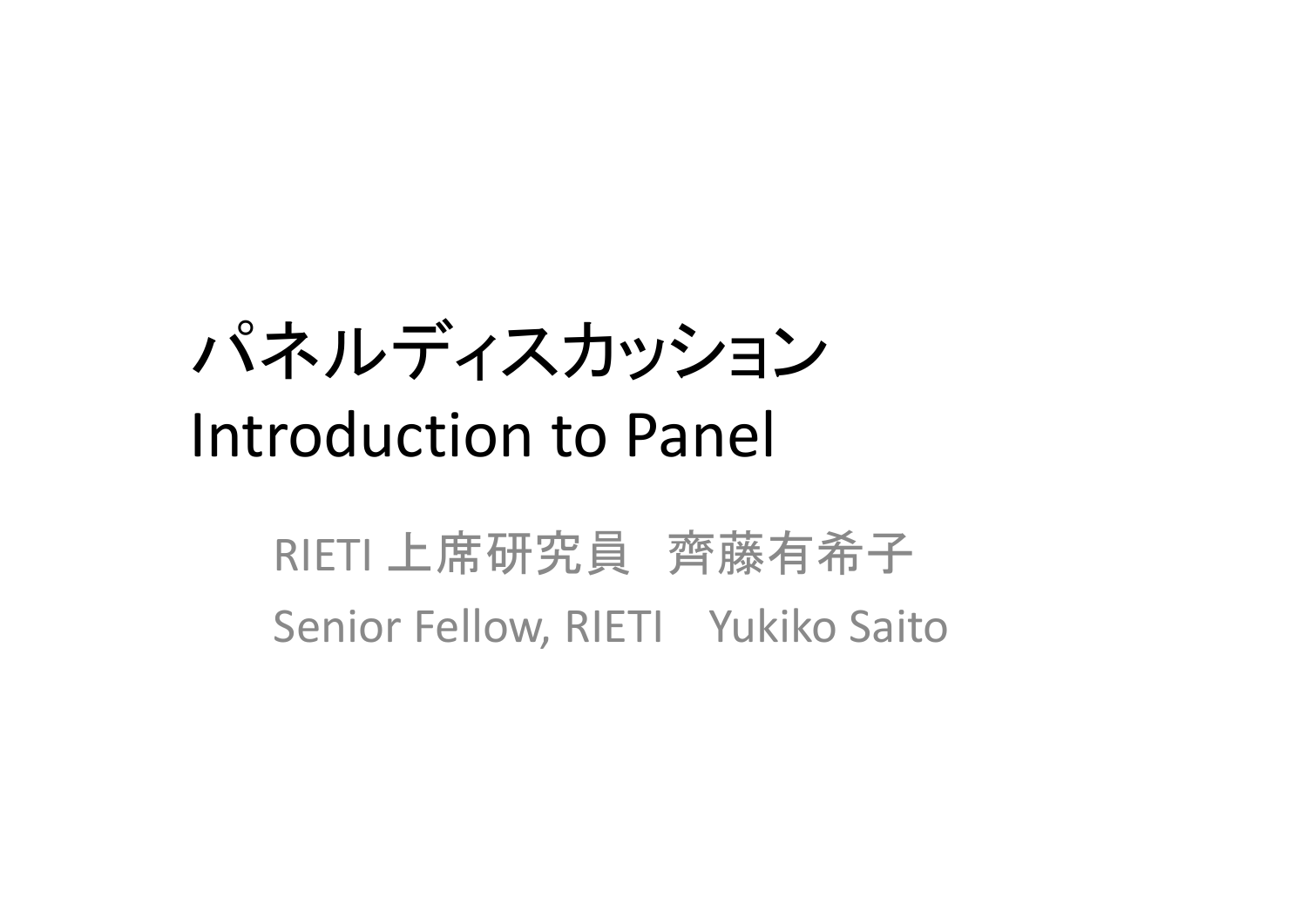# 招待講演のまとめ

#### Summary of presentations

•• Prof. Kortum

国際貿易と企業間ネットワークに関する理論的な視点

Implications of Inter‐firm Networks for Theories of Production and Trade

 $\bullet$ • Prof. Bernard

国内および国際貿易における企業間ネットワーク:実証からの示唆

Firm‐to‐Firm Networks in Domestic and International Trade: Evidence and implications

 $\bullet$ • Prof. Caliendo

#### 貿易、産業間のつながりと労働市場のダイナミクス:定量的な示唆

Trade, Sectoral Linkages, and Labor Market Dynamics: Quantitative implications

 $\bullet$ • Prof. Dekle

#### 集積と地理的な波及効果からの示唆

The Implications of Agglomeration and Regional Spillover Effects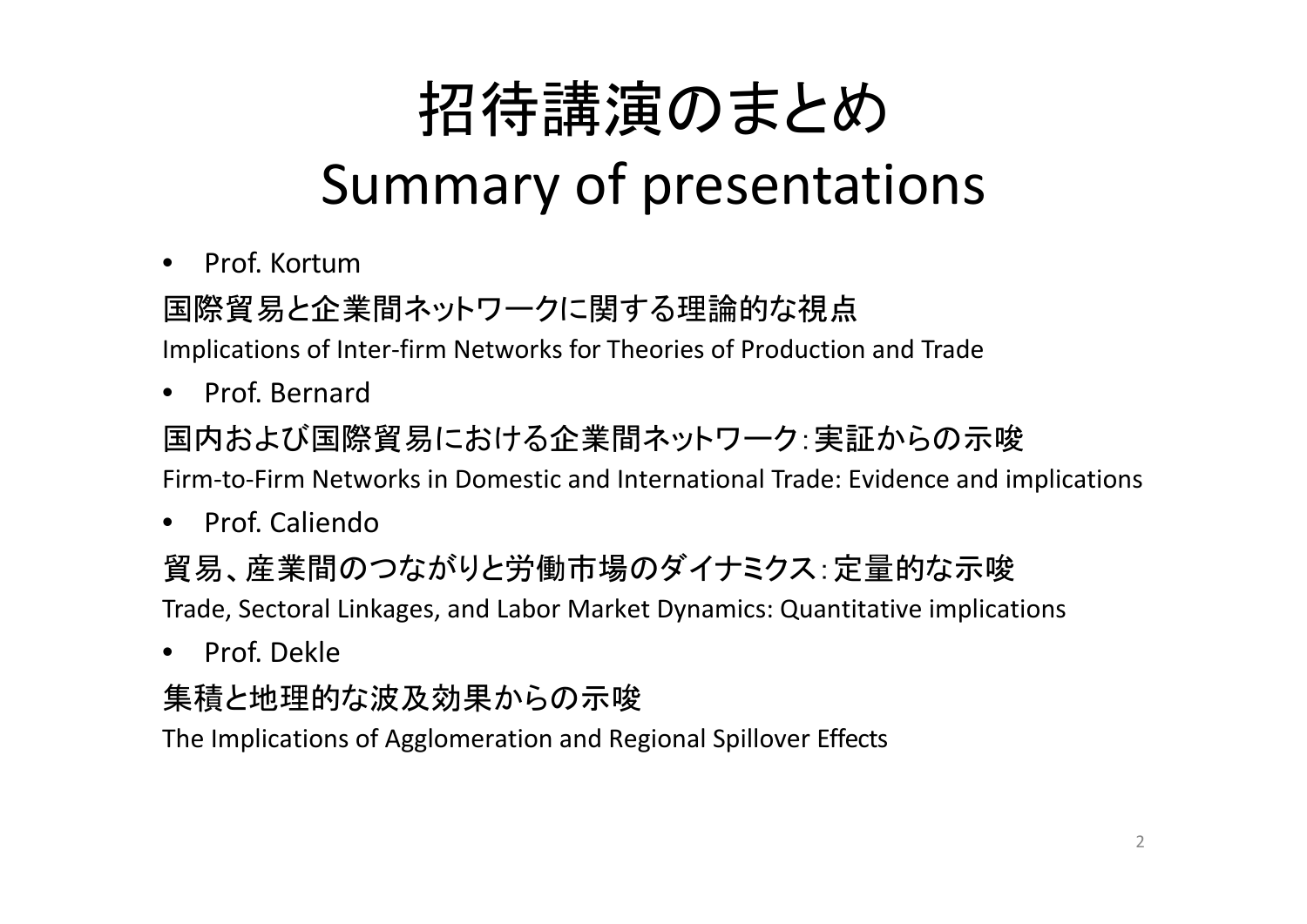# 企業間ネットワーク研究の最前線

• ネットワーク分析 network analysis ネットワークの構造を捉える。関係性から現象を捉える。 Examine network structure, explain phenomena from network 自然科学、社会科学で発達 Natural science and social science

• 経済学の枠組みで Framework of economics ネットワークを通じた個別ショックからマクロへの影響 Effect of idiosyncratic shock on macro through network (RIETI PJ: firm level analysis, Prof. Caliendo: model includes migration) 新々貿易理論の発展、経済活動の空間構造との関係 Expansion of new new trade theory, relation with spatial structure (Prof. Kortum: theory, Prof. Bernard: empirics), (Prof. Dekle: historical)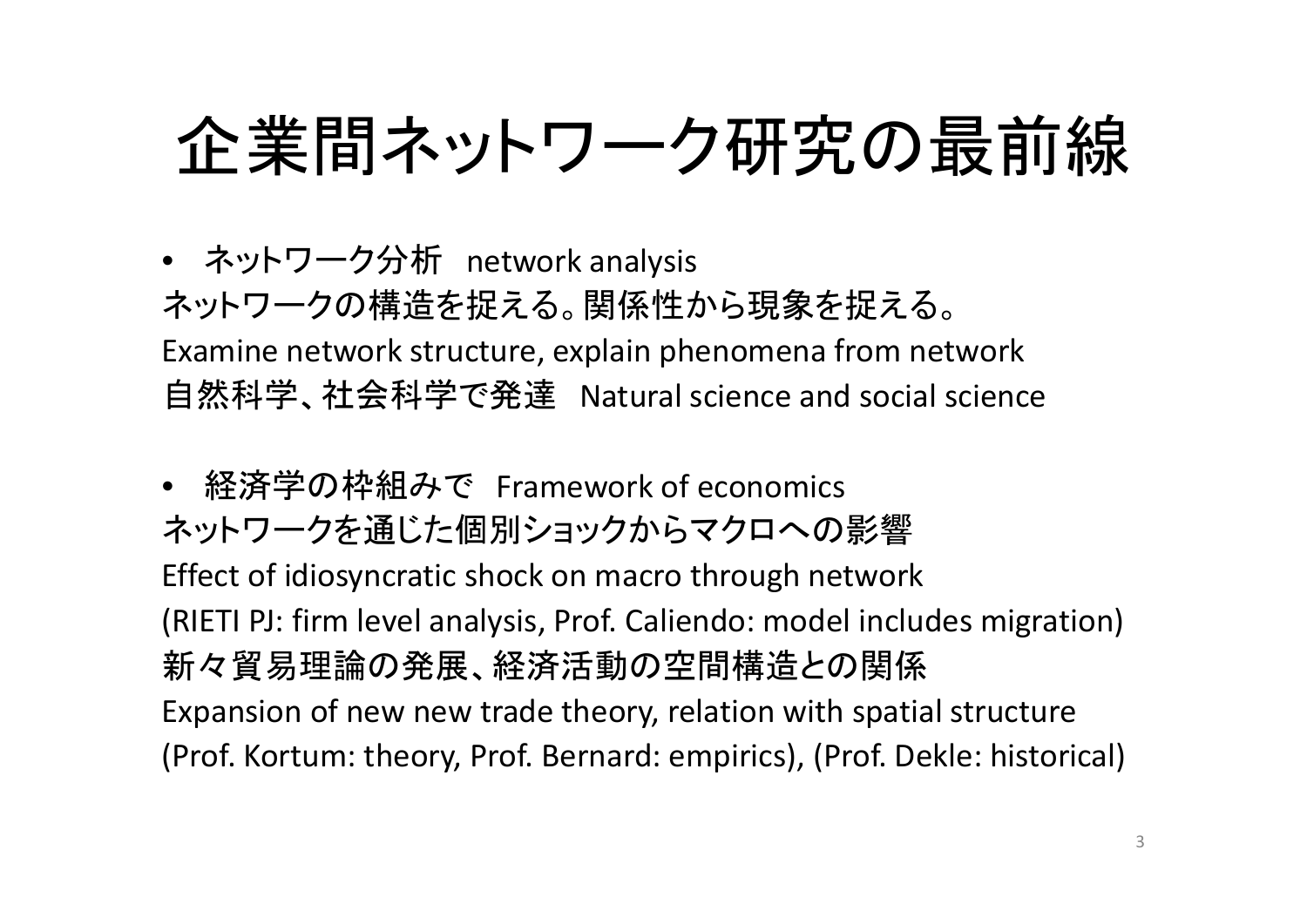#### 地理的な障壁の現状

#### Current state of geographical friction

- 国内取引と国際貿易の企業間ネットワーク
- •• Inter-frim network of domestic transaction and international trade 多くの共通の性質が観測 Many common properties are found.
- $\bullet$  距離はまだ重要なのか Distance matters? Flat world? 輸送技術の発展、交通インフラの整備

Prevalence of transportation technology and infrastructure 技術情報などに容易にアクセス

Easy access to technical information, etc.

ICTの発展、web会議

Prevalence of ICT, online meetings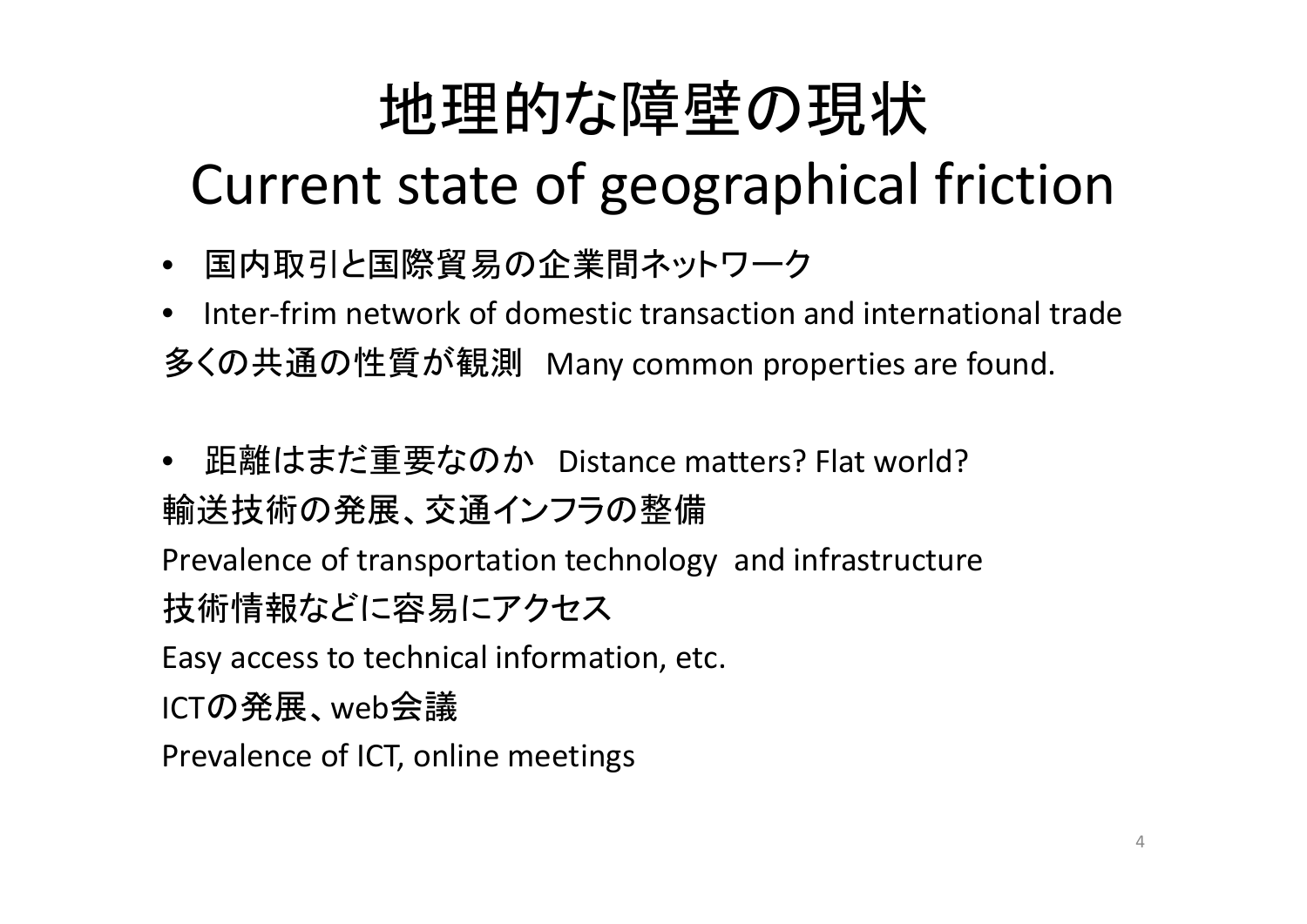### 地理的な障壁はなかなかなくならない Persistent geographical friction

- 地理的な障壁に関する実証研究
- Empirical evidence on geographical friction

経済活動(立地)の地理的な偏りの観測 Empirical evidence on location localization The world is not flat.

国際貿易、知識創造ネットワークの距離の効果は安定的 Stable friction in international trade and knowledge creating network

企業間ネットワーク → 立地の地理的な偏り Inter‐firm network ‐ > location localization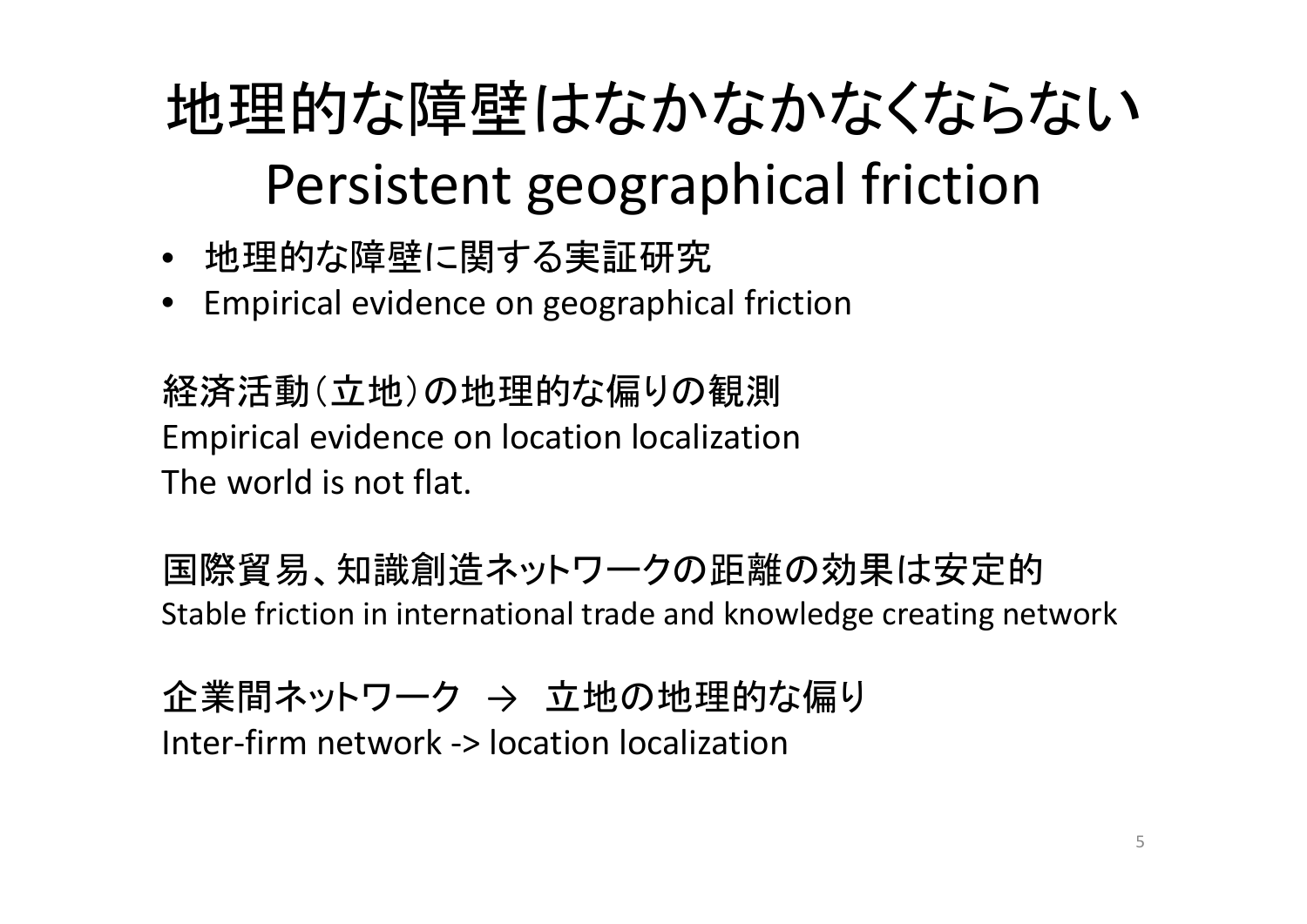#### 地理的な障壁に関する実証研究 Empirical evidence on geographical friction

- •知識生産活動はより集積している。
- •Knowledge‐creating activities are more localized.



Inoue, Nakajima, and Saito (2014), RIETI DP 14‐E‐053 6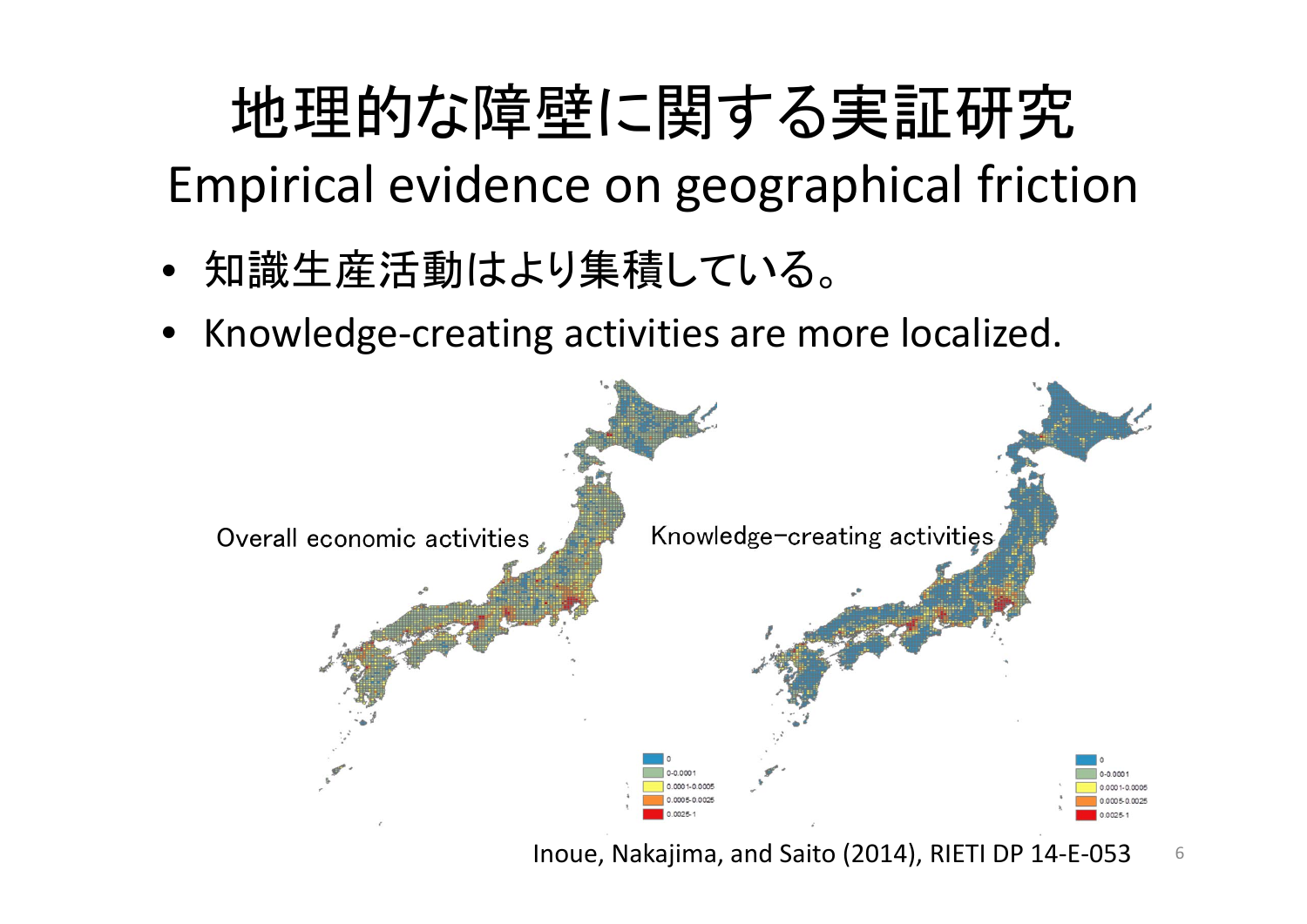## 地理的な障壁の種類 Type of geographical friction

- 地理的な障壁は活動の種類によって異なる。
- Geographical friction depends on the type of activities.
- モノの移動と人の移動 Mobility of goods vs. mobility of people
- 金銭的なコストと時間的なコスト Financial cost vs. time cost
- 短期の効果と長期の効果 Short term effect vs. long term effect
- 良い効果と悪い効果 Positive effect vs. negative effect
- •地域による違い、企業による違い、人による違い
- •Heterogeneity among regions, firms, and people
- 国境の効果 country border effect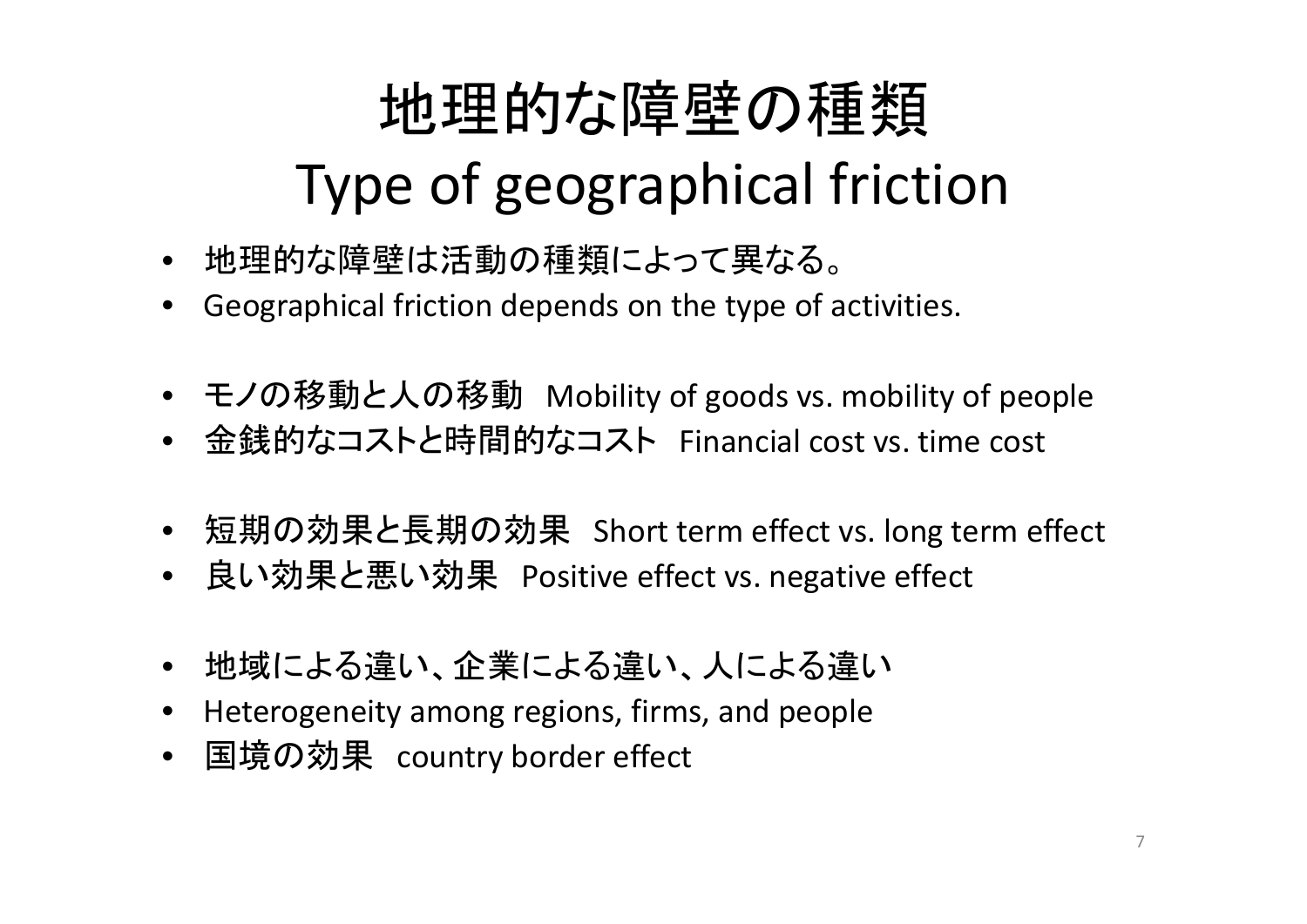# 地理的な障壁を下げる政策

Policy to reduce geographical friction

• クラスター政策(経済産業省) Cluster policy by METI 自然発生的 vs 政策誘導型クラスター形成 Endogenous vs. policy induced cluster formation 集積させることによりつながりやすくなる。

Policy induced agglomerations enhance network formation.

- 交通インフラの整備(国土交通省)
- •Transportation infrastructure by MLIT
- 貿易の自由化(外務省) Liberalization of trade by MOFA 貿易コストの削減 Reduction of trade cost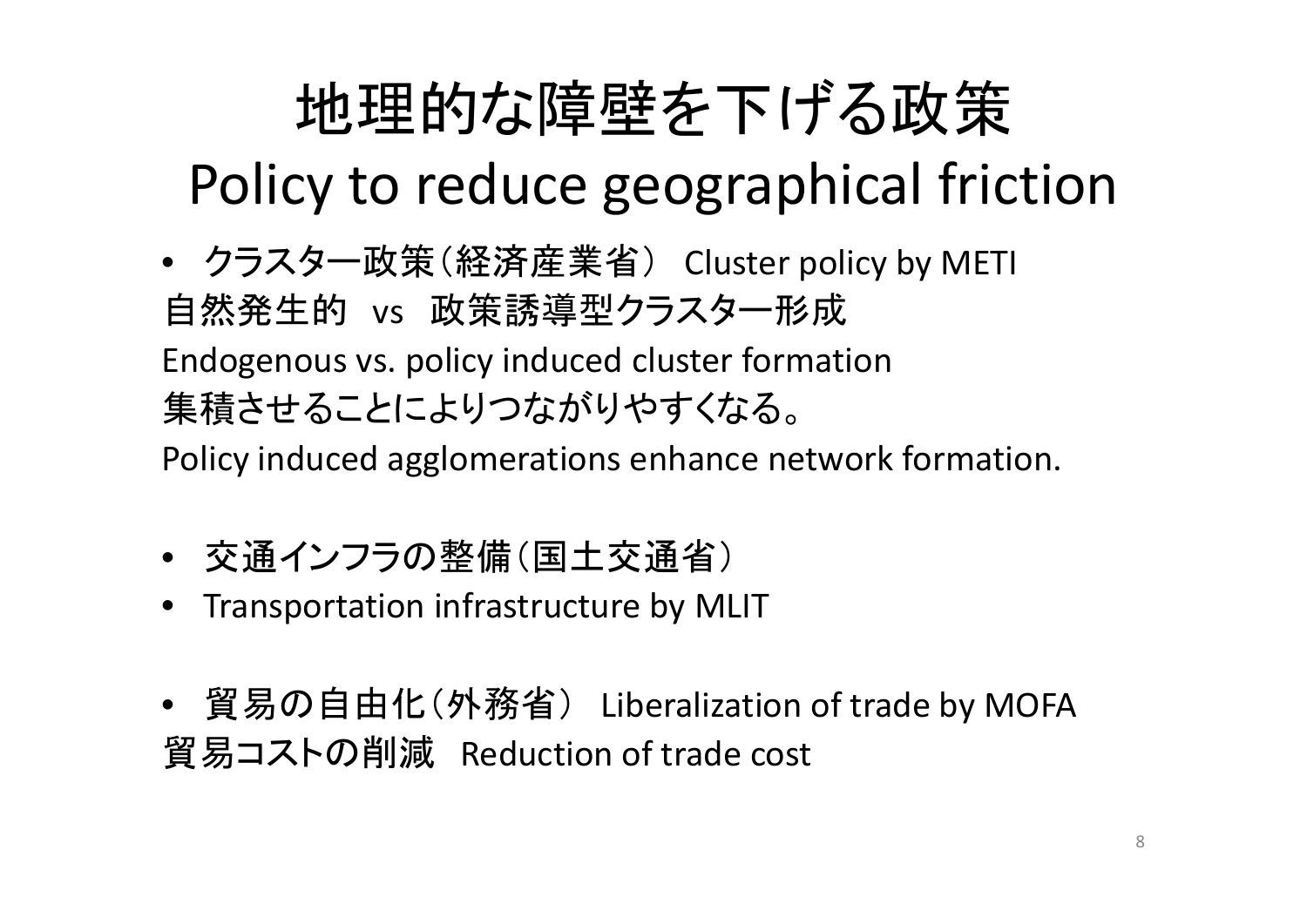## 交通インフラの整備の効果

#### Effect of transportation infrastructure

- 国土のグランドデザイン2050
- Grand Design of National Spatial Development toward 2050
- 対流促進型国土の形成
- Creation of a country generating diverse synergies among regions
- 中央リニア新幹線 maglev train
- 時速500km 500km/h
- 2027年 東京~名古屋開通 <sup>2027</sup> opening Tokyo ‐Nagoya
- 2045年 大阪まで延長 <sup>2045</sup> expansion to Osaka
- 東京~名古屋 1時間40分→40分 Tokyo-Nagoya 1h40m->40m
- 東京~大阪 2時間30分 →1時間 Tokyo ‐Osaka 2h30m ‐>1h
- 名古屋~大阪 50分→20分 Nagoya-Osaka 50m->20m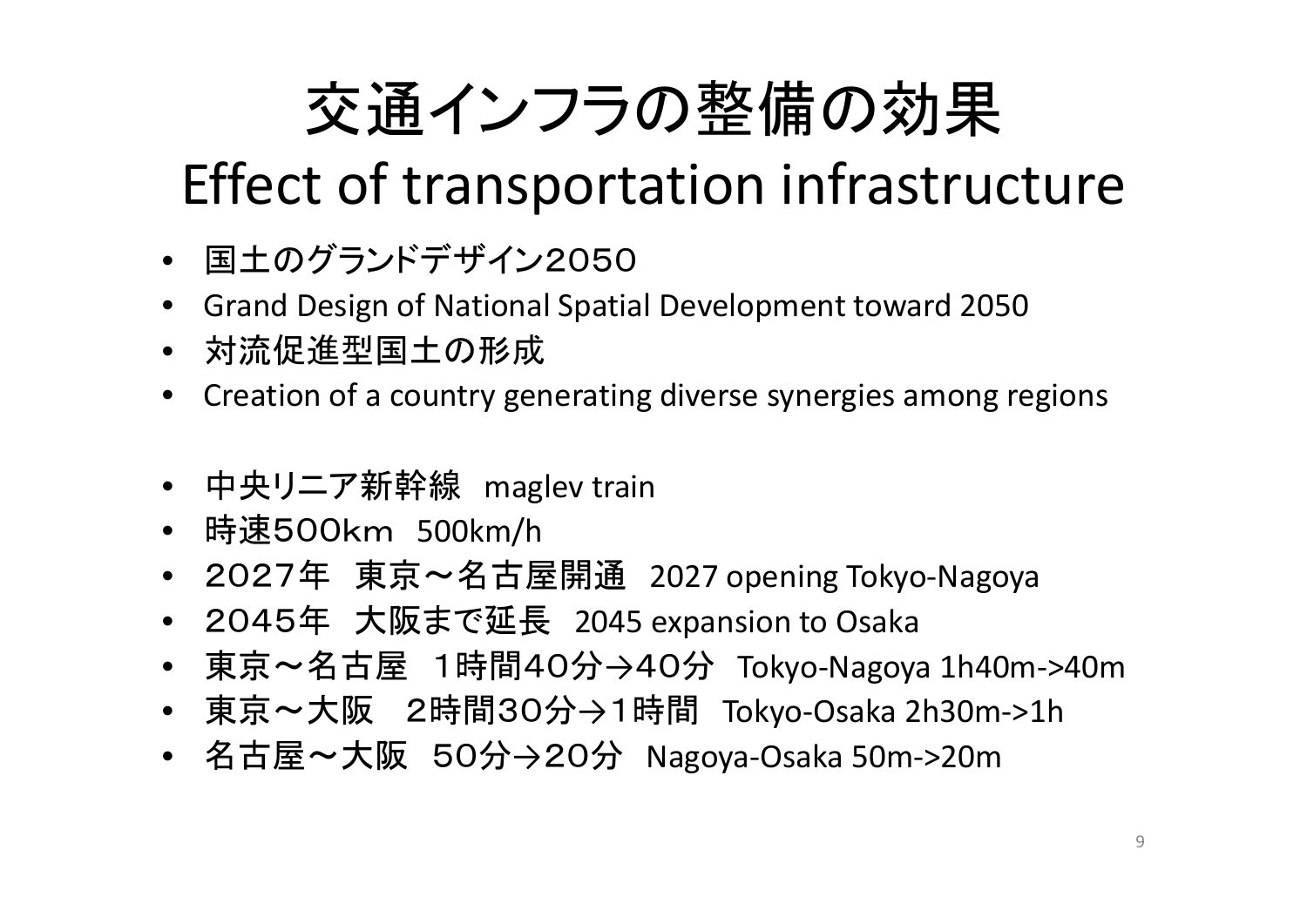### 交通インフラの整備の効果

#### Effect of transportation infrastructure

- コンパクト+ネットワーク "Compact" and "Networks"
- 人・モノ・情報の高密度な交流が実現
- Intensive interaction of people, goods and information
- 3つのコンセプト Three concepts
- 多様性、連携、レジリエンス Diversity, connectivity, resilience
- 仮想的な巨大都市 スーパーメガリージョン
- "super mega ‐region" as a virtual mega ‐city
- 都市間移動 →都市内移動
- inter-city mobility becomes intra-city mobility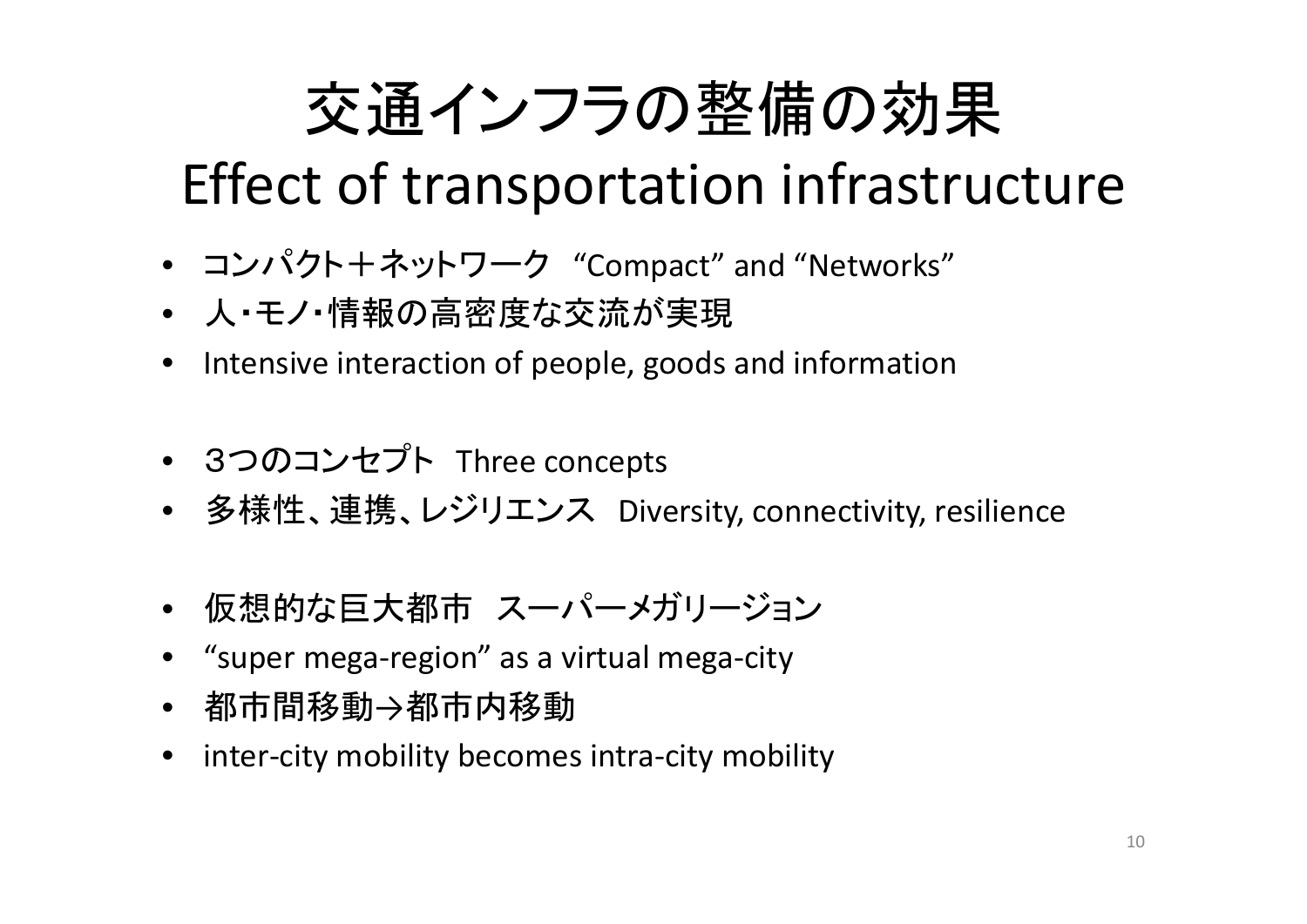#### スーパー・メガリージョン Super mega ‐region